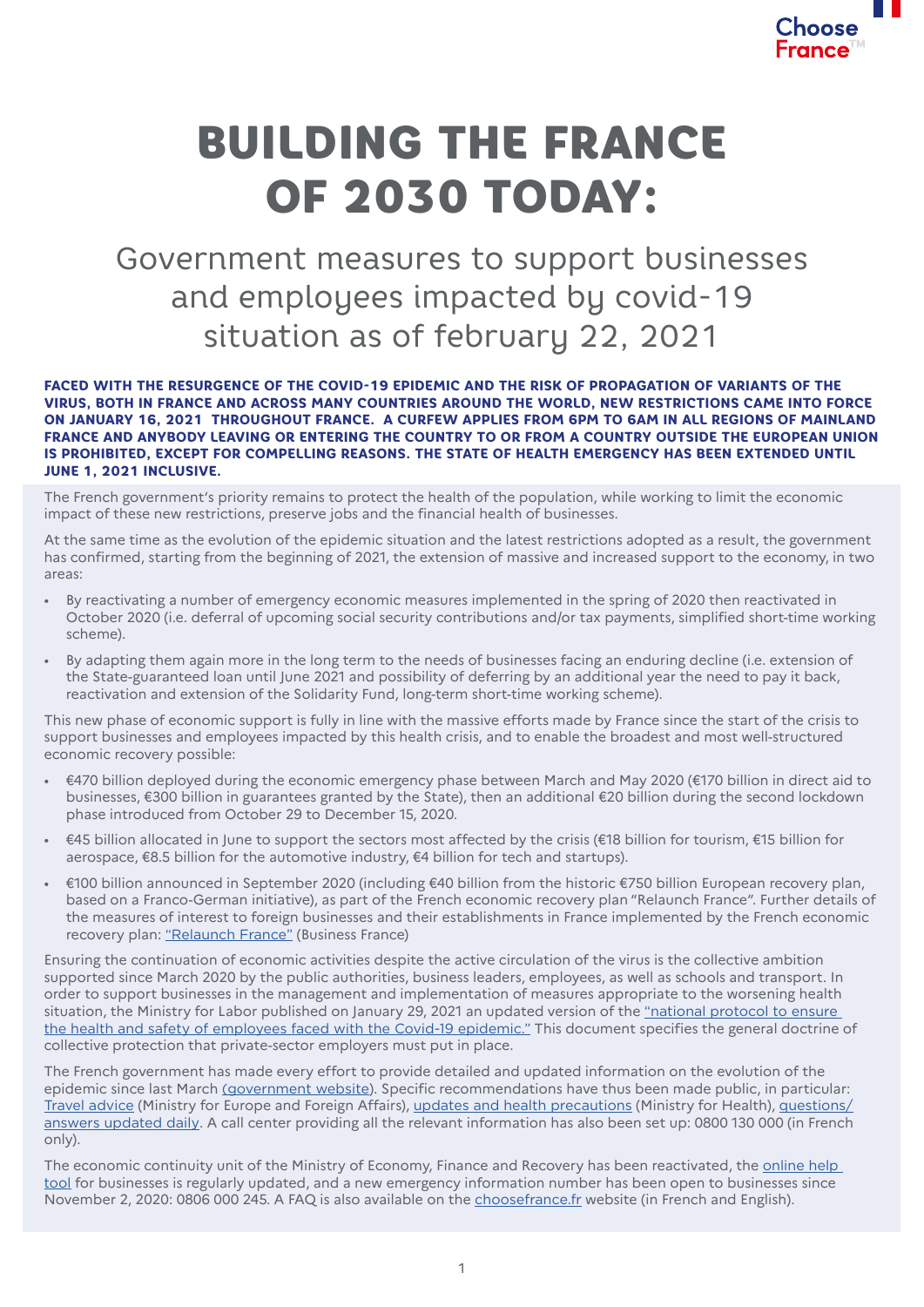

### **TAX MEASURES**

### FOR BUSINESSES THAT ENCOUNTER CASH FLOW PROBLEMS, THE FOLLOWING MEASURES ARE APPLICABLE:

### **1. Allow upcoming social security contributions and/or tax payments to URSSAF and/or French tax administration to be carried over again, for the month of January 2021.**

This measure is primarily aimed at employers who are experiencing a direct or indirect closure or restriction of their business as a result of measures decided by the public authorities.

Declarations must be filed by the due dates, but payment of all or part of these employer and social security charges (including additional pension contributions) may be deferred for up to three months, without penalty or proof.

The postponement of tax due dates will, however, be studied on a case-by-case basis for the businesses most affected by the decline in activity due to the health crisis and the lockdown. It may be spread over a period of up to three years.

#### **Which taxes are targeted?**

It concerns all direct business taxes: corporate tax payment, payroll tax. VAT and repayment of the withholding tax are excluded.

The direct debits of the corporate property contribution (CFE), the business value-added contribution (CVAE) and property taxes may also be suspended directly on the professional tax account of the businesses.

#### **How to benefit from it?**

The request for extended payment terms (or for reimbursement for March payments, if made before March 15, 2021) will be applicable:

- \ For social security contributions, via the URSSAF website for employers and self-employed workers (in the absence of any response from the URSSAF within 48 hours, the request is considered accepted).
- \ For tax charges, please contact the affiliated Corporate Tax Office (SIE).

#### **Who is eligible?**

This measure is aimed at businesses subject to the payment of a direct tax in France, regardless of their size, and primarily employers who experience a direct or indirect closure or restriction of their business as a result of measures decided by the public authorities. The government calls on businesses to show responsibility in the use of the facilities granted, so that they benefit above all the businesses and self-employed workers who need them.

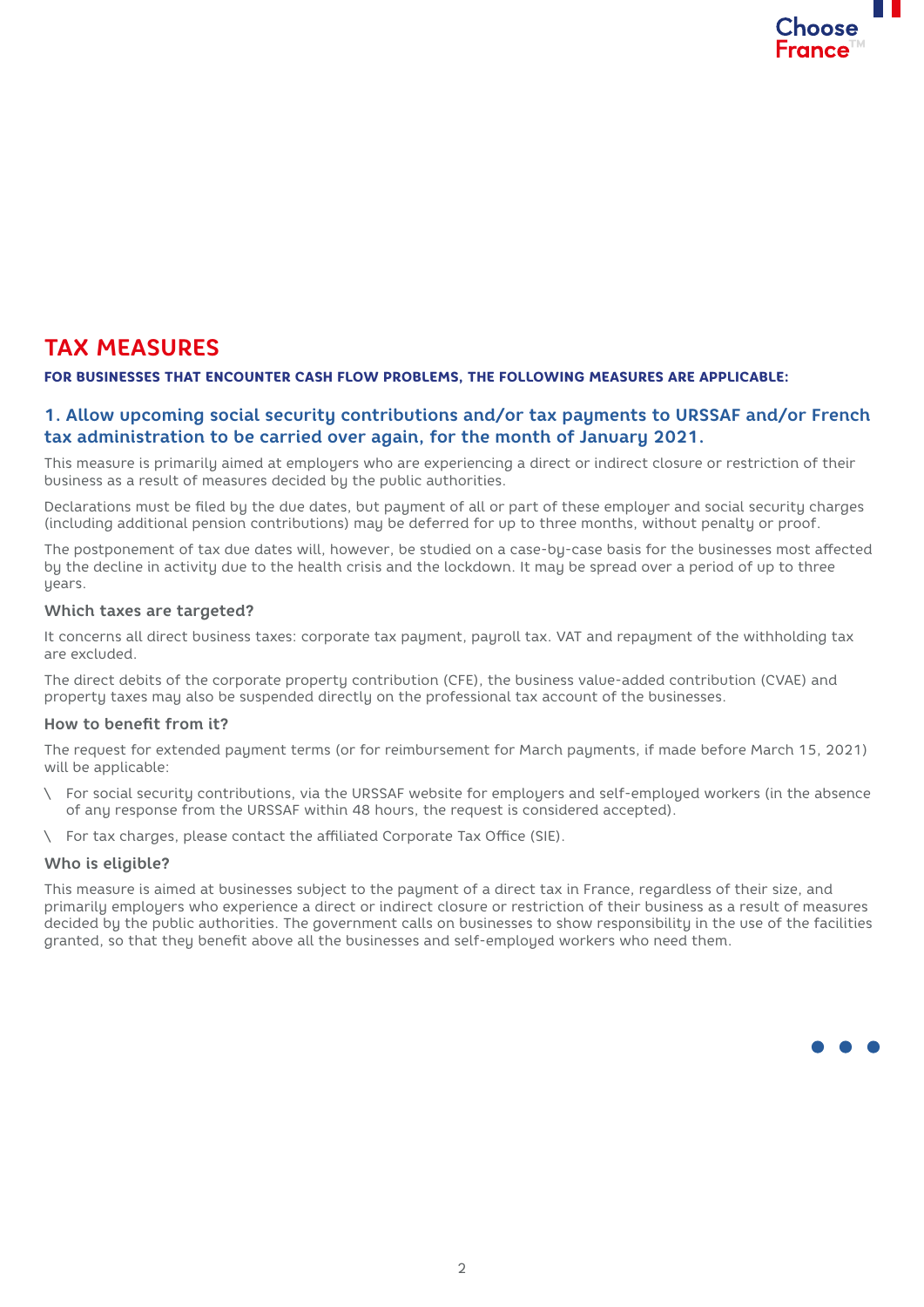



### **Dividend payment**

Businesses with more than 5,000 employees, or with revenues of more than €1.5 billion, in France that request a postponement of tax and social security deadlines commit to refrain from paying dividends in 2021 to their shareholders in France or abroad (except for entities that have a legal obligation to distribute a part of total dividends during the course of the year) and not to buy back shares during the course of 2021.

For groups, this commitment covers all entities and subsidiaries in the group, even though only some of these French entities or subsidiaries would benefit from cash support.

### **2. Accelerate the refund by the administration of VAT and tax credits to businesses.**

### **Which taxes are concerned?**

VAT and all tax credits.

### **How to benefit from it?**

To obtain reimbursement of the VAT tax credit, the business must submit a request online, directly on its professional account or by contacting one of the authorized partners (EDI partners).

Requests for reimbursement of tax credits that may be returned in 2020 (e.g. research tax credit, sector tax credits) must also be sent by remote declaration to the professional section of the <impots.gouv.fr> website.

### **Who is eligible?**

Businesses of all sizes.

### **3. Allow direct tax rebates and assistance with the payment of social security contributions for businesses in the most precarious situations and which are threatened to go bankrupt.**

An exemption from social security contributions was implemented in October 2020 and renewed in January 2021 for businesses with fewer than 50 employees that are administratively closed, as well as for businesses with fewer than 250 employees in the most affected sectors (e.g. tourism, hotels, catering, events, culture, sport) with a fall in activity of at least 50%. The scheme may be extended by decree until the end of the state of health emergency (June 1, 2021 inclusive, subject to further extension).

This system of assistance for the payment of social security contributions of 20% of the wage bill is also open to businesses with fewer than 50 employees that are administratively closed.

### **What debts are concerned?**

Tax and social security debts (employer contributions).

### **How to benefit from it?**

These rebates will be reviewed on a case-by-case basis by the Financial Sector Advisory Committee (CCSF) of the department of the business' headquarters. The referral is made by post.

### **Who is eligible?**

Businesses of all sizes facing financial difficulties or subject to administrative closure.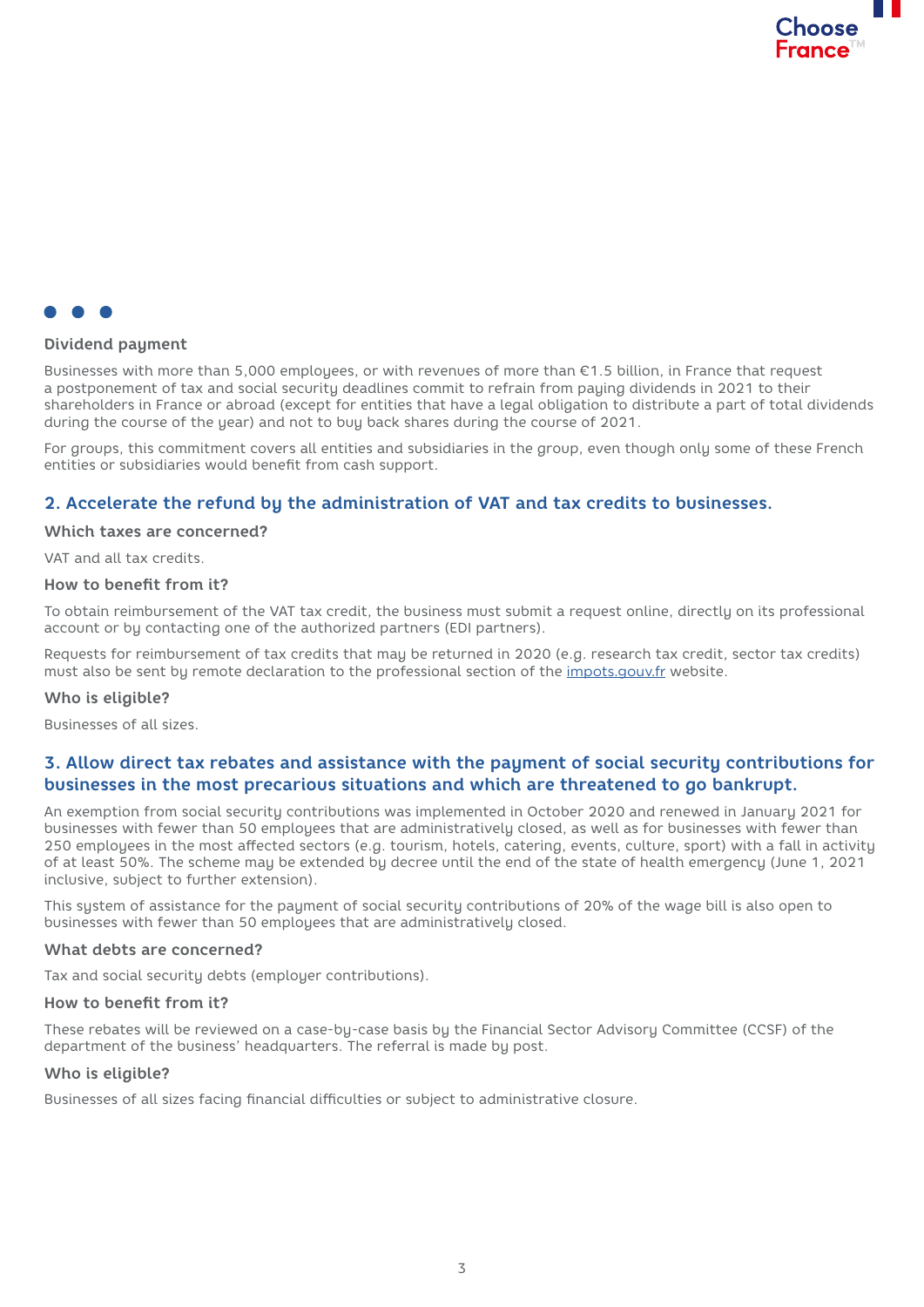# **FINANCING MEASURES**

### FINANCE THE OPERATION CYCLE AND CONSOLIDATE THE CASH FLOW

### **1. Extension of the State guarantee for bank loans granted to businesses and possibility of automatically obtaining repayment deferred by up to two years**

### **What is it?**

Until June 30, 2021 (instead of December 31, 2020 as originally planned), businesses can apply to their usual bank for a [State-guaranteed loan](https://www.economie.gouv.fr/files/files/PDF/2020/dp-covid-pret-garanti.pdf) to support their cashflow. The amount of the "State-guaranteed loan" (PGE) may represent up to three months of the business' 2019 revenues. It will be possible to make a request combining several loans, but the cumulative amount must not exceed 25% of the business's revenues, or two years of payroll for startups or innovative companies. No repayment will be required in the first year, and the business may choose to amortize the loan over a maximum period of five years, with rates of between 1 and 2.5% (including government guarantee) negotiated with French banks for SMEs without this being considered as a default on payment by the Banque de France.

Furthermore, in consultation with the French Banking Federation, the Minister for the Economy, Finance and Recovery announced on January 14, 2021 that businesses – from any sector and of any size – will be entitled to an additional oneyear deferral if they are unable to start repaying their PGE in 2021 (for example, deferral to April 2022 for a business unable to repay, from April 2021, a loan taken out in April 2020).

This measure thus increases the possible deferred repayment for businesses to two years.

### **How to benefit from it?**

For businesses with fewer than 5,000 employees and that accounted for revenues of less than €1.5 billion in France: The business contacts a banking partner to make a request for a loan then logs onto the attestation-pge.bpifrance.fr platform.

For businesses with more than 5,000 employees or that accounted for revenues of more than €1.5 billion in France: the business contacts a banking partner to obtain a pre-loan agreement, and then forwards its request to [garantie.etat.](mailto:garantie.etat.grandesentreprises%40bpifrance.fr?subject=) [grandesentreprises@bpifrance.fr](mailto:garantie.etat.grandesentreprises%40bpifrance.fr?subject=). The State guarantee is given by individual order of the Ministry for the Economy, Finance and Recovery.

### **Who is eligible?**

Businesses of all sizes.

### **Dividend payment**

Businesses with more than 5,000 employees, or with revenues of more than €1.5 billion in France that request a Stateguaranteed loan, commit to refrain from paying dividends in 2021 to their shareholders in France or abroad (except for entities that have a legal obligation to distribute a part of total dividends during the course of 2021) and not to buy back shares during the course of 2021.

For groups, this commitment covers all entities and subsidiaries in the group, even though only some of these French entities or subsidiaries would benefit from cash support.

### **2. Guarantee to SMEs and mid-size companies**

### **What is it?**

Guarantee given on confirmed credit lines for 12 to 18 months or on three- to seven-year loans; a six-month deferment as of March 16, 2021.

### **How to benefit from it?**

Contact Bpifrance by filling out the [online form](https://mon.bpifrance.fr/authentication/?TAM_OP=login&ERROR_CODE=0x00000000&URL=%2Fmon-espace%2F#/formulaire/soutienauxentreprises) (or call the freephone number: 0969 370 240).

### **Who is eligible?**

SMEs and mid-size companies.

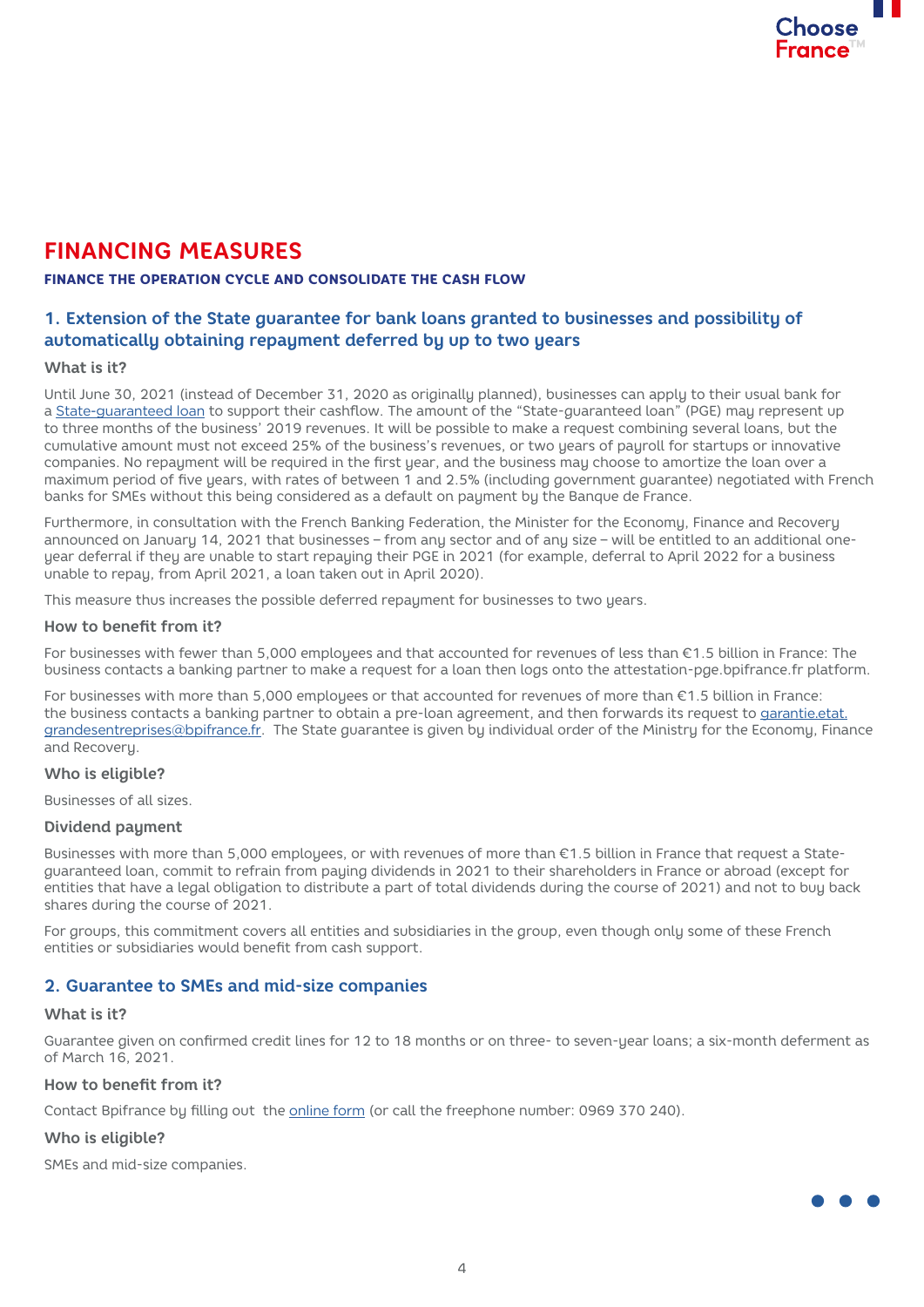

### . . .

### **3.Liquidity support loan**

### **What is it?**

Unsecured loans on the assets of the business or its director.

#### **How to benefit from it?**

- \ With the regions, the [rebound loan](https://www.bpifrance.fr/Toutes-nos-solutions/Prets/Prets-regionaux/Pret-Rebond) of €10,000 to €300,000 over seven years, including two years of deferred capital amortization.
- [Asset loan](https://www.bpifrance.fr/Toutes-nos-solutions/Prets/Prets-sans-garantie/Pret-Atout), of up to €5 million for SMEs, €15 million for mid-size companies over three to five years with a deferred depreciation.

#### **Who is eligible?**

VSEs, SMEs, and mid-size companies threatened by the impact of the Coronavirus outbreak by applying to the regional authorities of Bpifrance.

For SMEs that are unable to benefit from these schemes and which find no funding solution, the State puts in place specific cash-flow support measures (€500 million):

- Subsidies in the form of repayable advances capped at three months of revenues for businesses with more than 50 employees (activated by the Departmental Committees for the Examination of Business Financing Problems).
- \ Direct loans granted by the State: Up to €10,000 for businesses with fewer than 10 employees, and €50,000 for businesses with 10 to 49 employees.

### **4. Postponement of credit reimbursement without additional charge (for up to six months)**

**How to benefit from it?** 

Contact your bank.

### **5. Businesses will still be able to request the support of the government and Banque de France (credit mediation) when requesting loans or a rescheduling or moratorium of credits with their banks.**

**How to benefit from it?**

[Credit mediator contact form](https://mediateur-credit.banque-france.fr/contactez-nous_mediation_credit)

### **6. Loans to vulnerable and struggling businesses through the economic and social development fund (FDES) (budget increased by €1 billion)**

### **What is it?**

On a subsidiary basis and if all avenues have been explored, notably State-guaranteed loans (PGE), the General Secretariat of the inter-ministerial committee for industrial restructuring (CIRI) and the departmental committees in charge of assessing business' financing problems (CODEFI), in conjunction with the General Secretariat of the CIRI, have a supervised lending capacity, when necessary, to conclude a financial round table. The intervention of the State as a lender takes place under similar conditions as for private funders and is necessarily accompanied by financial and industrial restructuring.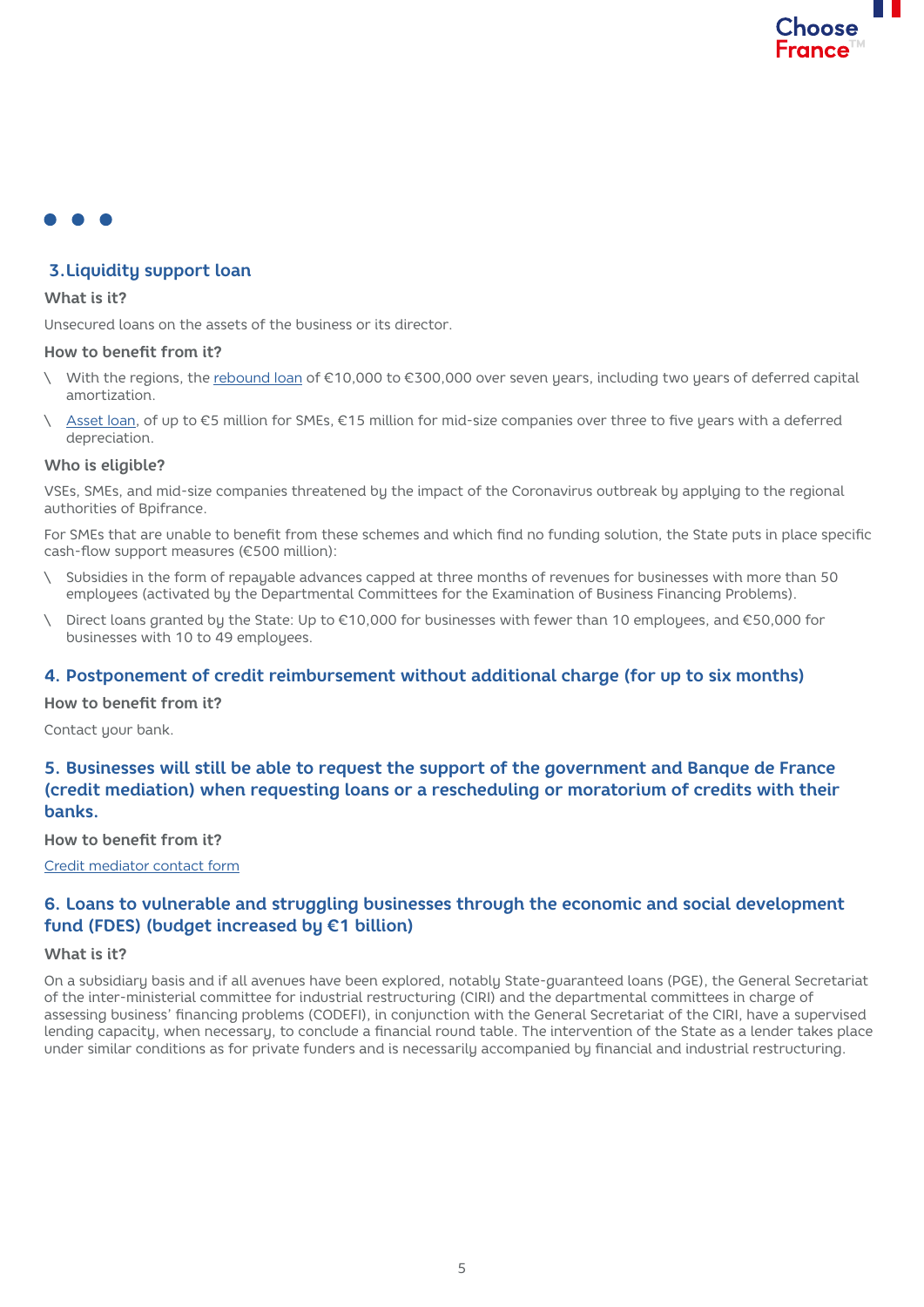### **How to benefit from it?**

Businesses of fewer than 400 employees must refer the matter to the CODEFI in whose jurisdiction their registered office is located, by contacting either the CODEFI's permanent secretary at the Public Finances Departmental Directorate or the Commissioner responsible for the productive improvement (CPR) of the region.

Businesses of more than 400 employees fall within the jurisdiction of the CIRI whose General Secretary is provided by the General Directorate of the Treasury. The latter may be contacted with no formal procedures by phone: +33 1 44 87 72 58 or via email: [ciri@dgtresor.gouv.fr](mailto:ciri%40dgtresor.gouv.fr?subject=)

### **Who is eligible?**

Businesses of all sizes facing difficulties.

**7. The extension and massive increase in the Solidarity Fund (with an additional €4 billion per month), dedicated to the payment of a tax-free aid to the smallest businesses, independents, and the liberal professions and to businesses penalized directly or indirectly as a result of administrative closures. The aid may amount to up to €10,000 paid by the Public Finances General Directorate, or a compensation of up to 20% of monthly revenues up to a maximum of €200,000 per month (reference: December 2019 revenues or average monthly revenues in 2019). Businesses threatened with bankruptcy may benefit from additional aid directly from French regions.**

New changes have also been made to the system recently in order to target the sectors most exposed to the crisis and to support them even more.

- \ Since December 1, 2020, the solidarity fund has been open to mid-sized companies.
- \ Since January 14, 2021, new aid in addition to the solidarity fund provides for the possibility of covering up to 70% of the fixed costs of businesses that are administratively closed or businesses in [sectors S1 and S1bis](https://www.economie.gouv.fr/files/files/directions_services/covid19-soutien-entreprises/listes-S1-et-S1bis-1.pdf), with annual revenues of more than €1 million per month. This exceptional aid is capped at €3 million for the period from January to June 2021.

### **How to benefit from it?**

The request for assistance from the solidarity fund can be made through your personal space (not the professional space, even for businesses) on the [website](https://www.impots.gouv.fr/portail/fond-solidarite-professionnel-covid).

The aid will be paid in the days following the declaration.

### **Who is eligible?**

All businesses closed administratively, as well as those in sectors durably affected by the crisis (in particular tourism, events and related sectors – with no criteria as to size) will be able to receive compensation of up to €10,000. Businesses with fewer than 50 employees and from sectors that are not closing but suffering a loss of revenues of at least 50% will receive aid from the solidarity fund of up to €1,500 per month.

### **8. Deferred accounting depreciation of assets**

In order to relieve the accounts of businesses and preserve their own funds, they may defer the accounting depreciation of their assets, in particular due to many assets not having been used as planned in 2020.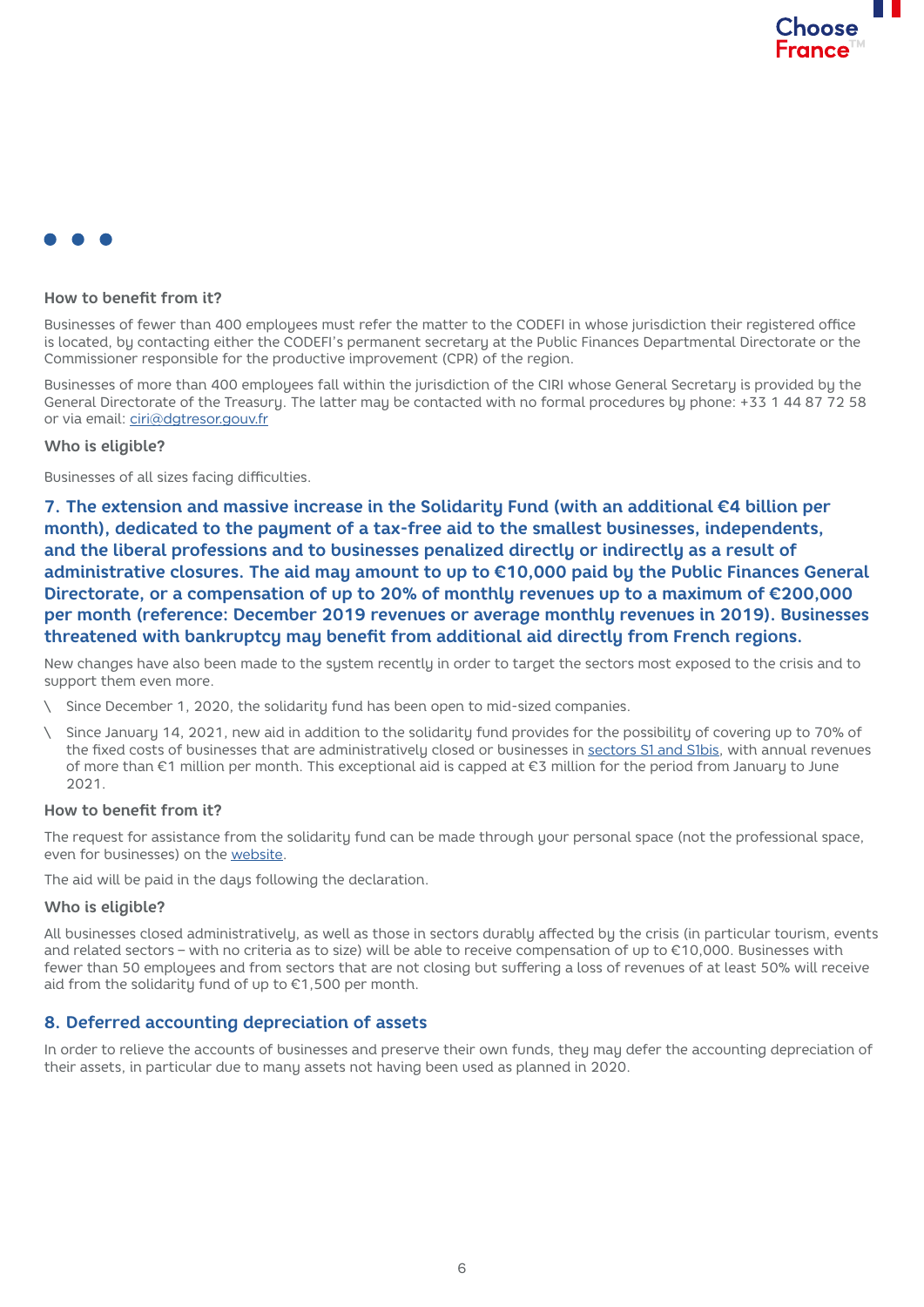# **ECONOMIC AND SOCIAL MEASURES**

### THE FOLLOWING MEASURES HAVE BEEN ADOPTED IN ORDER TO ENSURE THE ECONOMIC SURVIVAL OF BUSINESSES AND THE MAINTFNANCE OF EMPLOYMENT.

### **1. Extension of the simplified and reinforced use of short-time working, which is available to businesses experiencing cyclical economic difficulties.**

### **What is it?**

This system, also known as partial unemployment, allows businesses to retain their skills by having all or part of the cost of their employees' remuneration paid by the State. Any employer facing difficulty will receive financial aid to offset the loss of income caused by the reduction in the working time of its employees or by the temporarily closure of an establishment. Authorization can be granted for a period of 12 months (previously six months).

Until February 28, 2021: Employers must maintain a part of the employees' remuneration by paying an indemnity equal to 70% of the gross salaru to their emplouees, with a minimum of €8.03/hour, regardless of the business' workforce size. The employer is then reimbursed by the State, up to 85% of the compensation paid to employees up to a maximum of 4.5 times the statutory national minimum wage (SMIC) (i.e. €6,927 gross per month). This compensation is increased to 100% for businesses in the tourism, events, hotel and restaurant, sports, culture and air transport sectors.

From March 1, 2021: employees will receive compensation of 72% (instead of 84%) of the net salary with a floor calculated on the basis of €8.11 per hour, up to a limit of 4.5 times the statutory national minimum wage (SMIC). Employees of businesses in the sectors most affected by the crisis will continue for their part to receive compensation equal to 84% of the net salary until March 31, 2021. Those of businesses that are closed administratively will continue to receive compensation equal to 84% of the net salary until June 30, 2021.

### **How to benefit from it?**

Application form: <https://activitepartielle.emploi.gouv.fr/aparts/> The business must indicate the desired duration of the compensation and the reasons for using this scheme (maximum 12 months). The Administration responds to requests within 15 days: the absence of a decision after this period is considered as approval.

A simulator is available to employers: <https://www.simulateurap.emploi.gouv.fr/>

Businesses have 30 days from the interruption of activity to apply for the short-time working mechanism partial activity system; indemnification compensation will be retro-active. Due to exceptional circumstances, such requests do not require prior consultation with employee representatives (usually mandatory). However, the Social and Economic Committee (CSE) is to be consulted within two months after the request. Moreover, the obligation to consult the CSE in advance is only imposed on businesses with at least 50 employees.

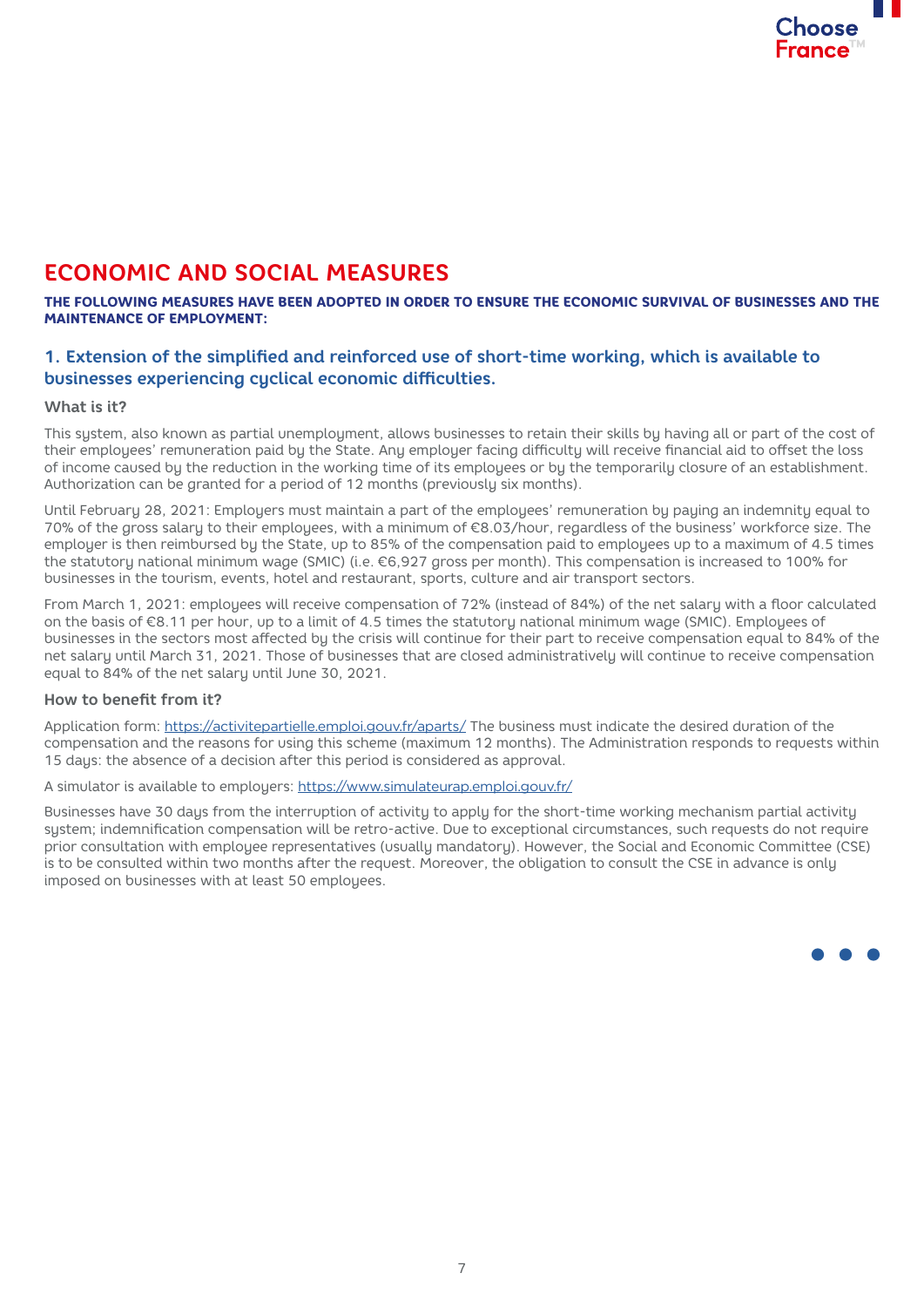



### **Who is eligible?**

Businesses of all sizes that are facing difficulties in the context of the health crisis (decrees requiring the closing of the business, decline in activity, supply difficulties, inability to implement the required preventive measures for the health protection of the employees (teleworking, everyday steps to halt the virus, etc.)). The benefit of this scheme is also available to foreign businesses emplouing employees with no establishment in France.

In the event of a long-term decline in activity, and under certain conditions (commitment to maintaining employment, collective agreement signed within the establishment, business, group or branch), businesses may apply until June 30, 2022, on the same platform (<https://activitepartielle.emploi.gouv.fr/aparts/>), to benefit from the exceptional long-term short-time working mechanism. This mechanism enables the business to reduce its employees' working hours within the limit of 40% of the legal working hours per employee.

**2. Businesses providing essential services, especially to the security of the nation or the continuity of economic and social life will be able to derogate from the rules on working hours and weekly rest periods temporarily until June 30, 2021 (and not December 31, 2020 as initially planned, further to the publication of an** [order to extend](https://www.legifrance.gouv.fr/jorf/id/JORFTEXT000042677355)**)**

**3.** [Support from the Business Mediator](https://www.economie.gouv.fr/mediateur-des-entreprises) **for businesses that face a conflict in their business relationships with customers and/or suppliers.**

[Business Mediator Contact Form](https://www.economie.gouv.fr/mediateur-des-entreprises/contactez-mediateur-des-entreprises) – return within seven days

**4. Acknowledgement of the Covid-19 epidemic as a case of "force majeure" for the public procurement of the French government and local authorities, resulting in a waiver of late penalties for businesses unable to meet their contractual commitments because of the health crisis.**

**5. For certain industries (construction, chemicals), an acceleration of authorization procedures for new supply sources in order to support these industries, while at the same time respecting social, environmental, and European norms.**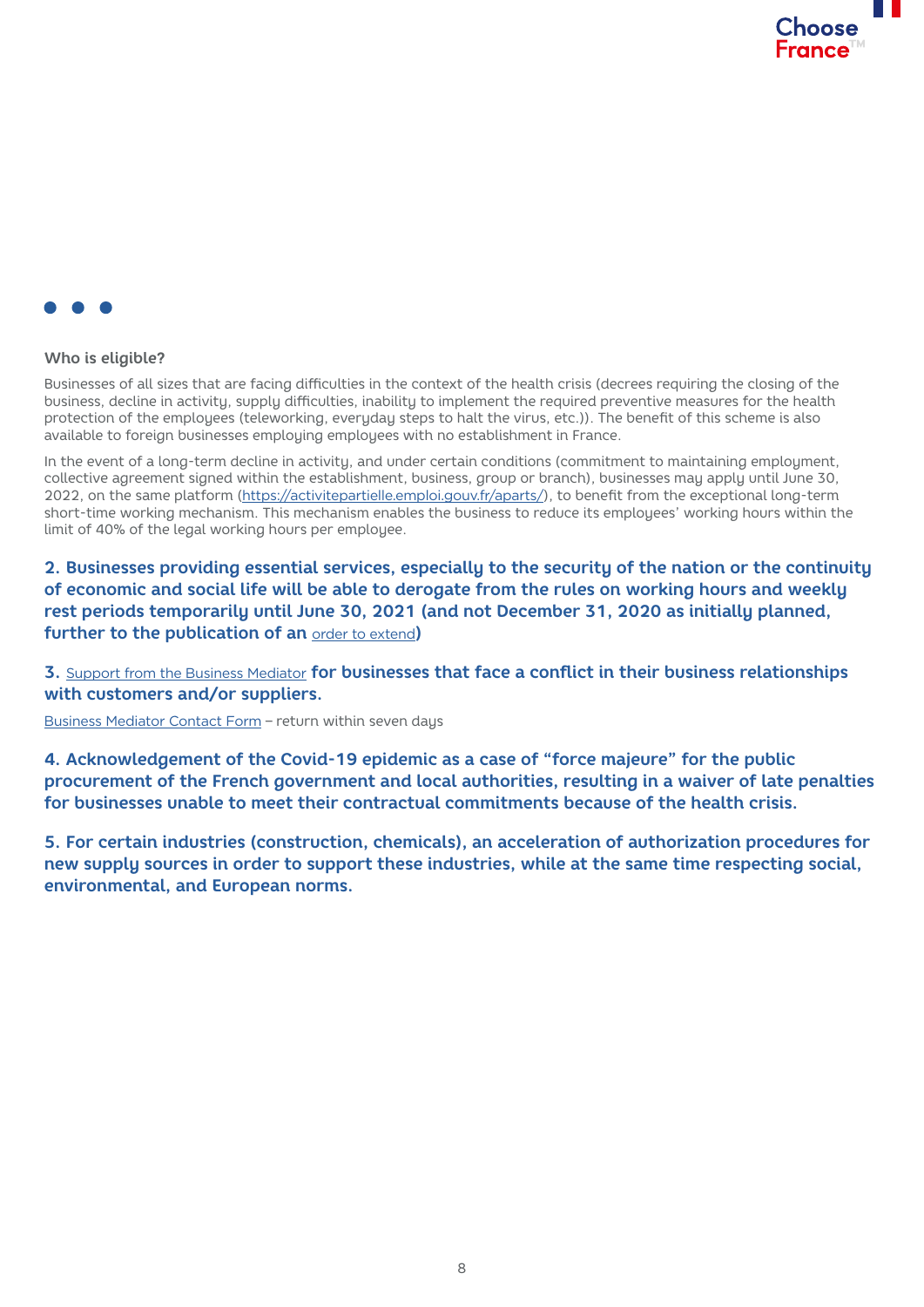

## **PROFESSIONAL MOVEMENT MEASURES**

#### LIMITING MOVEMENTS AS MUCH AS POSSIBLE IS THE ONLY WAY TO SLOW DOWN AND HALT THE RAPID PROGRESSION OF THE VIRUS, WITHIN FRANCE, EUROPE, AND WORLDWIDE. SPECIFIC TRAVEL CONDITIONS TO/FROM FRANCE AND THE EUROPEAN AREA APPLY.

At the European level, since October 28, 2020, the external borders of the European Union and the Schengen area have been closed, with some exceptions. The internal borders remain open, subject to conditions and compliance with the health measures specific to each country. Non-essential travel remains strongly discouraged.

### **With regard to France, since January 31, 2021:**

\ Entries from the European area (European Union Member States + Andorra, Iceland, Liechtenstein, Monaco, Norway, San Marino, Switzerland, Vatican) are conditional on the presentation of a negative RT-PCR test to Covid-19 carried out within 72 hours before departure. Road haulers, border workers and residents of border catchment areas within a radius of 30 km (18.6 miles) of their home are exempt from this requirement.

Travelers must also obtain a sworn statement ([declaration link](https://www.interieur.gouv.fr/Actualites/L-actu-du-Ministere/Attestation-de-deplacement-et-de-voyage)) certifuing that they do not present any symptoms at Covid-19, that they are not aware of having been in contact with a confirmed case of Covid-19 within 14 days prior to the trip and that they accept that a screening test can be carried out on their arrival on French territory.

\ Entries and exits from/to any country outside the European area are conditional upon providing evidence for an overriding reason, regardless of the nationality of the traveler. The list of such overriding reasons for entering the territory may vary depending on the nationality of the traveler.

As such, in addition to the same prerequisites as those applicable to travelers from a country in the European area (negative RT-PCR test, sworn statement, agreement for screening on French territory), travelers authorized to enter France must also provide a certificate corresponding to their situation (certificate link), which includes proof of the overriding reason. They must also undertake to respect an isolation period of seven days after their arrival in mainland France and to carry out, at the end of this period, another PCR test.

\ Once in France, travel within the country is authorized without the need for credentials during the day, and conditional upon the completion of an [exceptional travel certificate](https://www.interieur.gouv.fr/Actualites/L-actu-du-Ministere/Attestations-de-deplacement-couvre-feu) during curfew times (from 6pm to 6am).